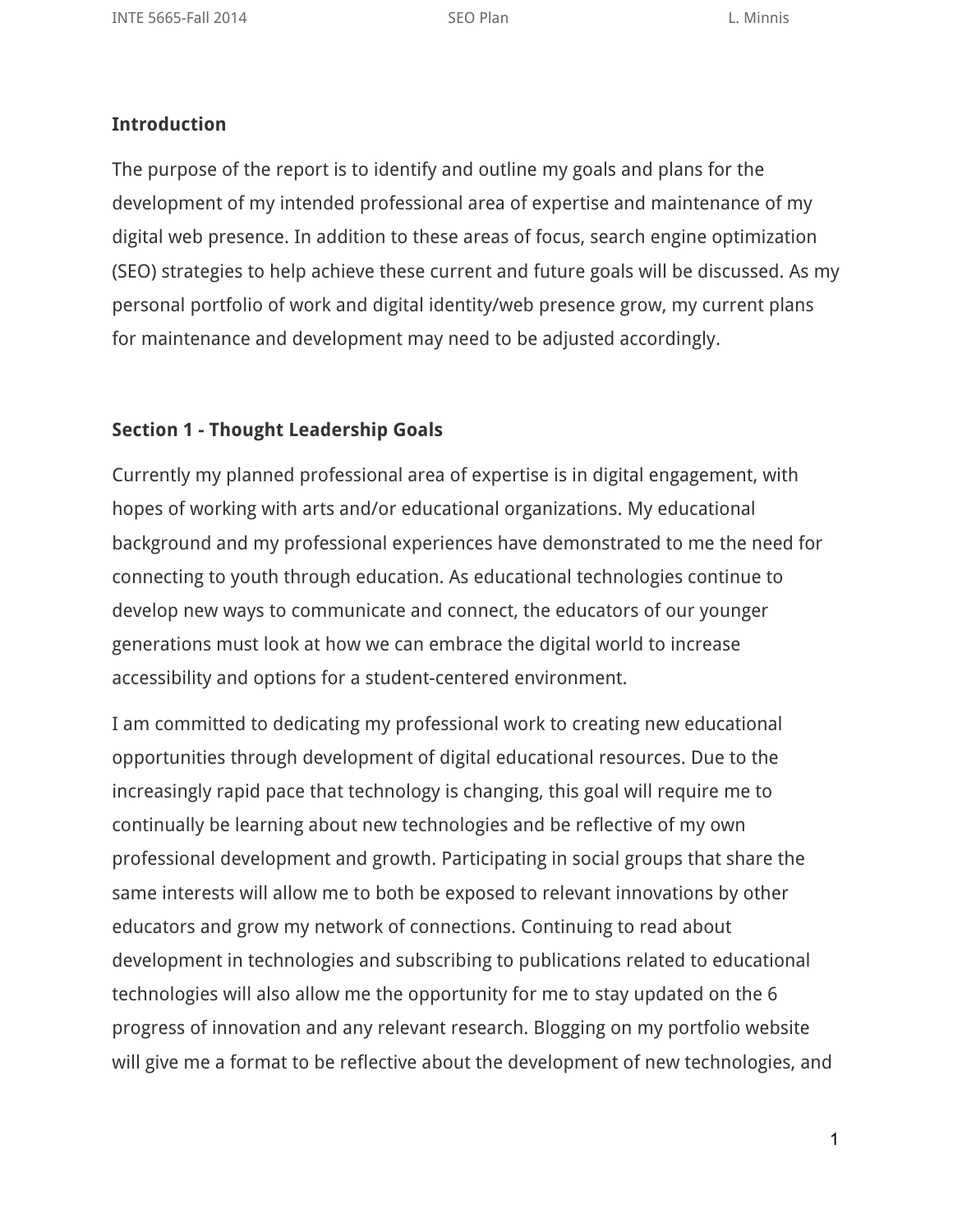sharing those blog posts on social media sites will allow me to gain feedback from peers as well.

One area I am increasingly passionate about is exploring the role of games in education. As an avid "gamer", I see the potential that games have for creating educational opportunities and developing civic participation. I believe in the power of a well-designed game to change real life behaviors and the potential for collective problem solving through data collection. Although this area is not currently related to my professional area of expertise, the gamification of educational experiences is a concept that I am very excited about. Reading articles and books by others who are working in game design has been inspirational and insightful, and I hope to find more opportunities to learn about current educational game development through social groups, blogs, and playing more games!

# **Section 2 - Role of Base Camp Site and Personal Learning Network (PLN)**

The two main roles of my base camp site and personal learning network will be to exhibit my own work and to act as a platform for the organization of my reflections on the development of technology and educational innovations.

Showcasing my portfolio will be essential to demonstrating competency in digital engagement and development of educational resources. Sending multiple links is not conducive to the experience of the receiver, and the experience of viewing my past works is equally as important as the quality of the work itself. Therefore, giving attention to how I am presenting my portfolio is an essential component to increasing my professional opportunities.

A space for organized reflection will be crucial for my professional development, as the world is busy, full of options and far too often, distractions. Keeping a record of the people, organizations, and information that I create and find connections with will help to clarify my own intentions and stay focused. Blogging on my base camp site will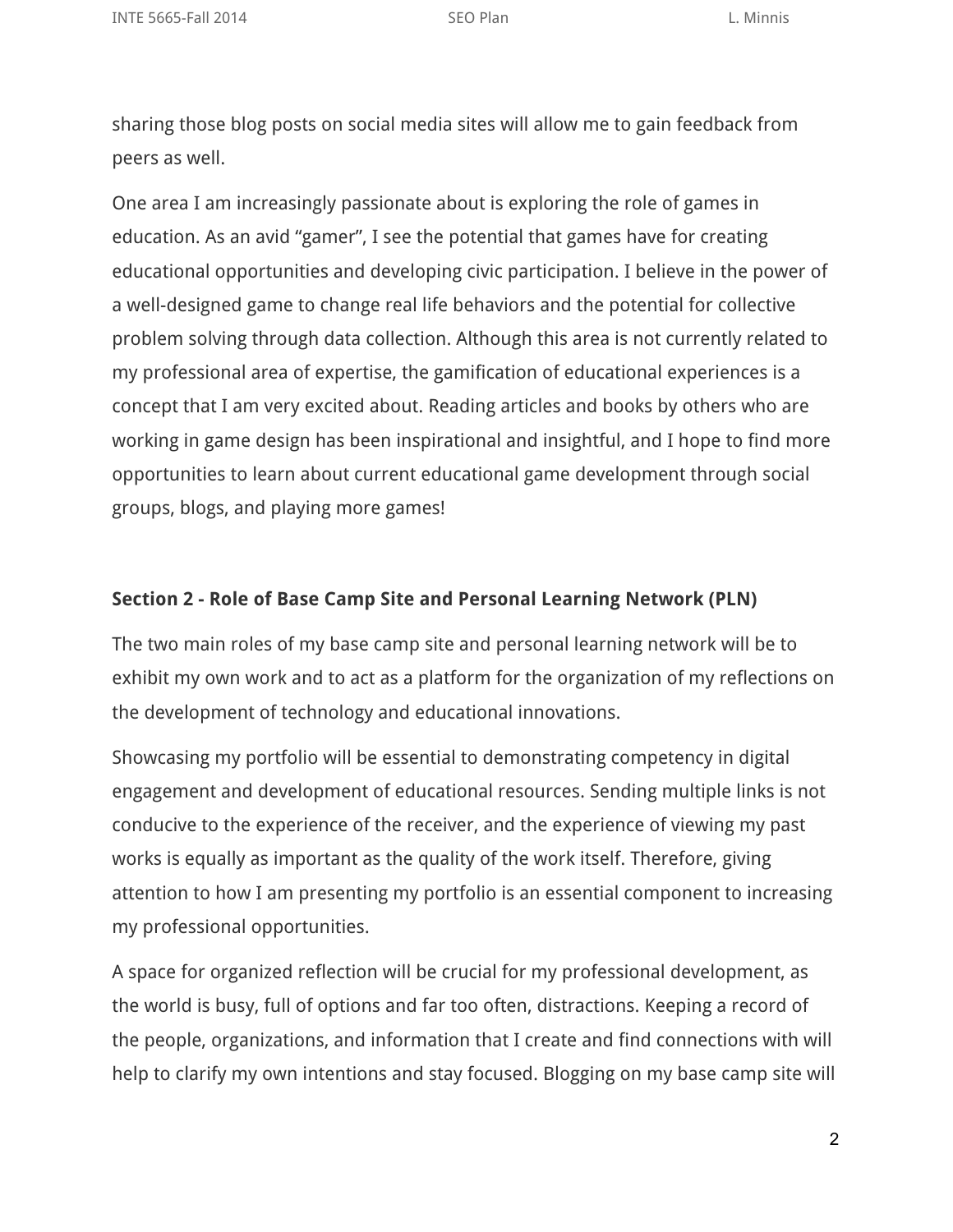function both as a method of processing information internally and a way to communicate with others about my insights and thoughts. Collective problem solving is surely stronger with each voice that joins in, and my blog posts will be my input.

### **Section 3 - Strategic Plan for Establishing Web Presence**

Now that I have my base camp site set up with an area to organize my work and my reflections, maintaining this space on a regular basis will ensure that I am continuing to develop my web presence and giving myself a good reminder to be reflective. The following strategies outline my plans for how I will achieve these goals.

### #2 Regularly update your professional website

My plan for updating my website initially is to continue to use my blog page to reflect on topics, issues, and products that are relevant to my current projects and areas of interest. Bookmarking articles and sites as I find them allows me to go back and create a blog post that addresses those I want to process further. I plan on setting aside a couple hours every other week to go through the bookmarks and create a blog post, and re-posting blogs I create on our organizational website to my personal website for increased exposure. I will also update my portfolio page during Winter break with the projects, presentations, and research I have recently completed, and complete the same process following the Spring and Fall semesters. In addition to academic projects completed, I plan on adding professionally developed resources as well.

### #3 Track your traffic

Aside from my personal use of my site as a way to organize my work and thoughts, I also hope that my site can be a resource for those who are interested in similar topics. Tracking traffic on my site will allow me to identify the methods and processes that are most effective so I can spend my time wisely and connect with others more easily. Fortunately, Wix has an SEO Wizard built into the website building program that helps to ensure you are maximizing the SEO performance for your website. After running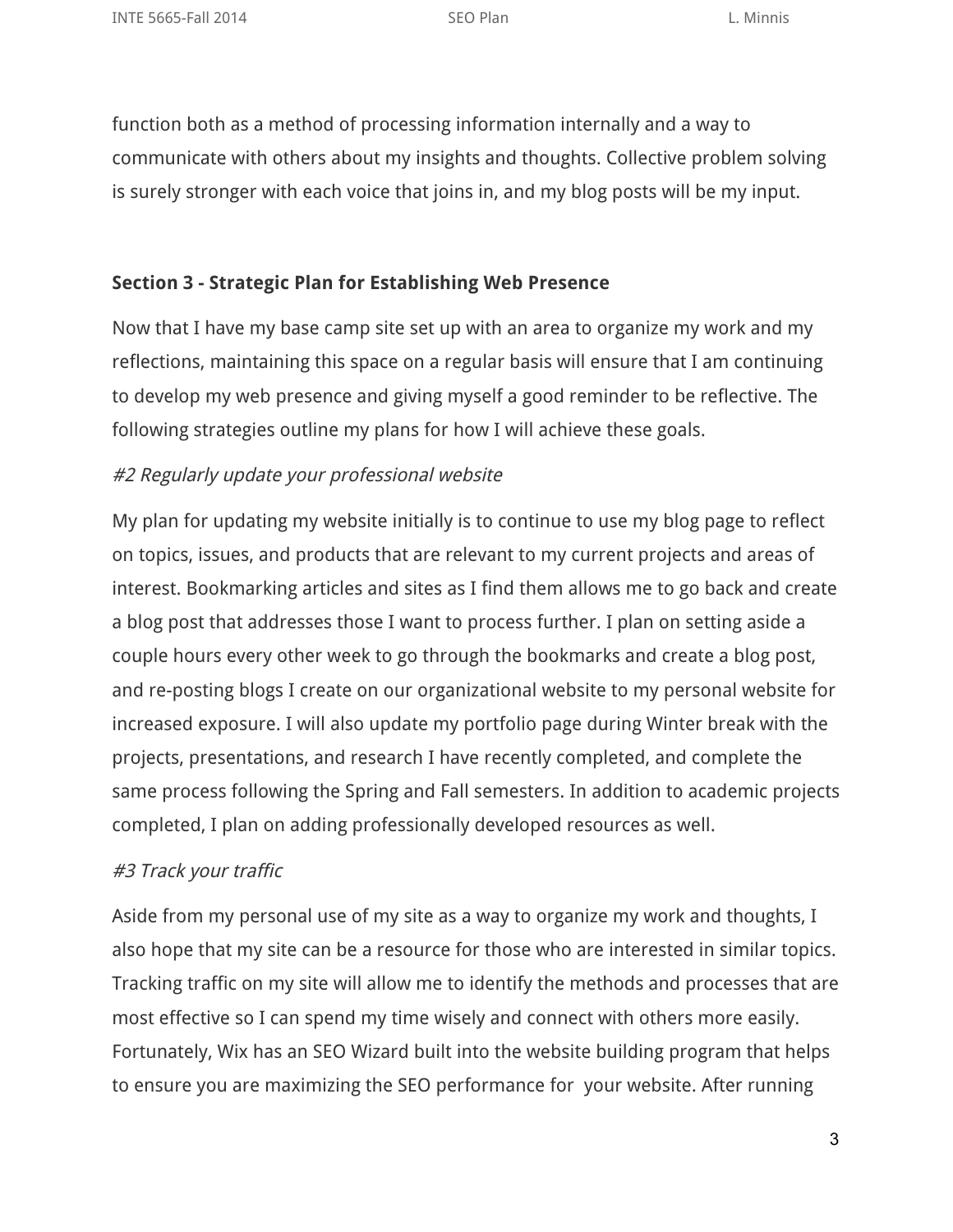the initial report, I found several quick changes that I could make right away to adjust how and when my page shows up in search engines. Wix also has an option to update my subscription to include built in traffic analytics. I will likely be signing up for this service as it also discontinues the advertisements displayed and includes a domain name for one year.

#### #5 Publish Work via Social Media & #6 Leverage Social Networks

Once I have built up a foundation of blog posts and a developed portfolio space, I plan on using social media to draw those in my network to my website to view my work and give feedback on my reflections. Sharing a blog post teaser on professional sites such as LinkedIn and other social learning groups I participate in will be the main method of expanding my web presence. Growing my network of connections through sharing my ideas will hopefully allow me to connect with more individuals who are interested in similar subjects. I also plan on sharing resources that I have created with open networked learning sites where educators can go to find free lesson plans. After a foundation of connections and reflections has been established, a weekly social media post will become part of routine maintenance and contribute to my professional development. I will also share my work with my family and close friends through Facebook to encourage feedback from those in my personal life.

#### #7 Be <sup>a</sup> good user of other's content

Reviewing and reflecting on other's work that interests me is also important in developing my web presence. Not only does it allow me to expand my own experiences with educational resources and new technologies, I can possibly contribute to another's work and help them to solve challenges I might be more familiar with. Sharing resources allows for greater collaborative problem solving. In addition, forging connections will foster relationships with others who are working in fields of interest and could lead to collaborative projects and professional opportunities in the future.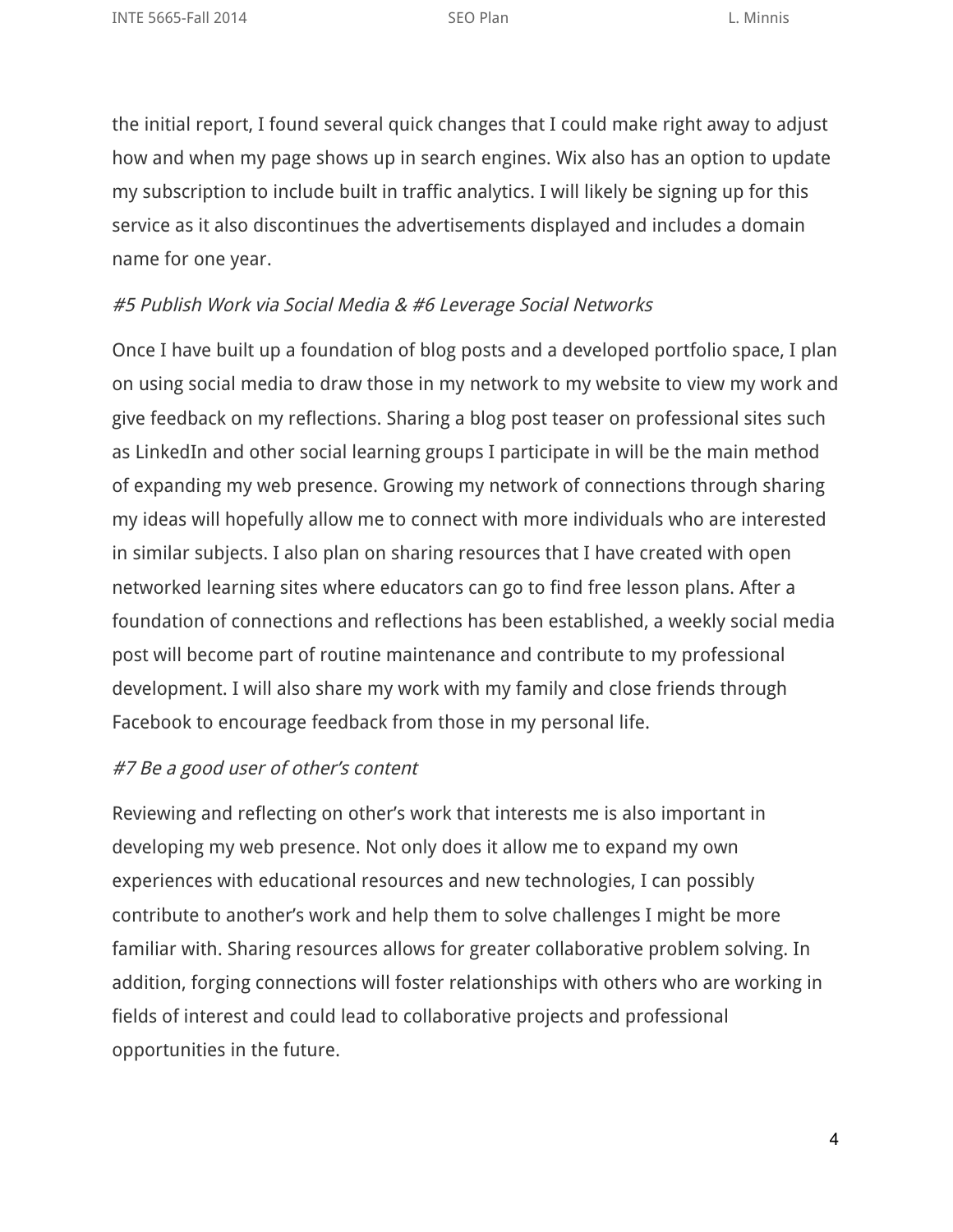# #8 Complete all profiles

I may not participate in every social media site available to me, but if I can complete each profile I do have and continue updating them my intended digital identity will be more consistent. The use of the same titles, key words, and message across all sites will be consistent to ensure there is no confusion about my experiences and goals.

## **Section 4 - Preliminary Assessment of Plan's Effectiveness**

Developing a routine for the management of my portfolio site and web presence will the key to my continued growth. Reflecting on what I've managed so far, the results are directly tied into the effort I put into the work. Cross-pollinating my personal social media sites with the spaces that I professionally manage has already increased the effectiveness and reach of the projects I am working on. For example, I've started to use my personal Facebook and LinkedIn profile to share blog posts from my portfolio site blog as well as the non-profit organization I am working with. As a result, I have seen increased engagement and reach on both sites. After I have updated my portfolio with more examples of projects completed in this semester's class, I plan on using similar methods to increase traffic to my site through my blog. In the future, I will continue to assess the effectiveness of this strategy through the tracking of traffic and engagement.

# **Section 5 - Next Steps**

My future goals and plans for using social media and networking to establish my web presence rely heavily on staying updated on new technologies and digital spaces to engage in. My generation in particular is in a unique position, and in many ways we can act as translators as we experienced the transition to widespread use of the internet during a critical time in our intellectual development. We understand and can relate to not only the analog generation that came before us, but also the generations